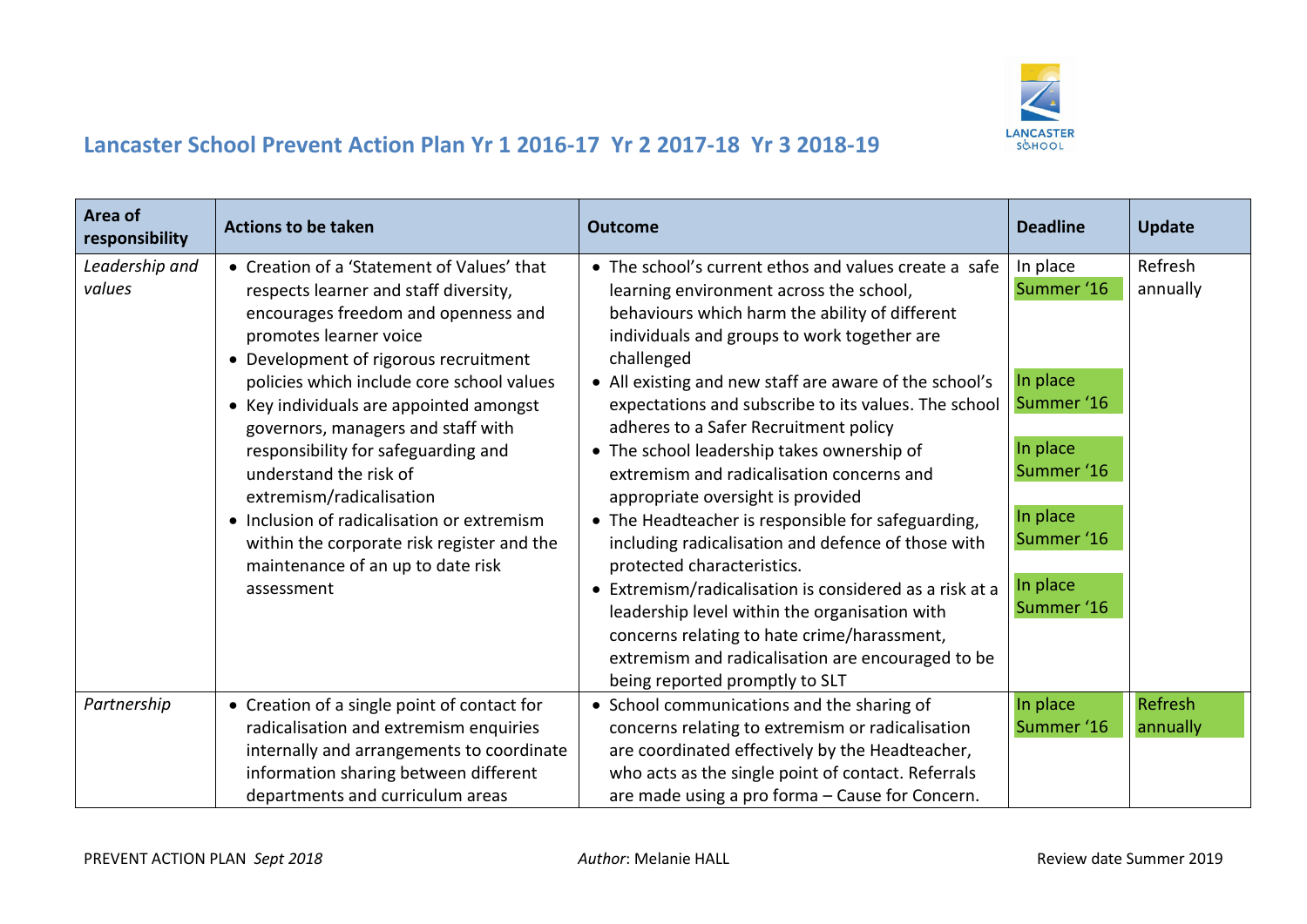

| Area of<br>responsibility            | <b>Actions to be taken</b>                                                                                                                                                                                                                                                                                                                                                                                                                                                                                                             | <b>Outcome</b>                                                                                                                                                                                                                                                                                                                                                                                                                                                                                                                                                                                      | <b>Deadline</b>                                              | <b>Update</b>       |
|--------------------------------------|----------------------------------------------------------------------------------------------------------------------------------------------------------------------------------------------------------------------------------------------------------------------------------------------------------------------------------------------------------------------------------------------------------------------------------------------------------------------------------------------------------------------------------------|-----------------------------------------------------------------------------------------------------------------------------------------------------------------------------------------------------------------------------------------------------------------------------------------------------------------------------------------------------------------------------------------------------------------------------------------------------------------------------------------------------------------------------------------------------------------------------------------------------|--------------------------------------------------------------|---------------------|
|                                      | • Development of links with other schools,<br>key school staff/governors and external<br>partners, including the Local Authority and<br>Police                                                                                                                                                                                                                                                                                                                                                                                         | • The school is able to benefit from existing best<br>practice and resources through the special heads<br>network, Southend Secondary Heads Association<br>(SOSHA) AND Association of School Heads in Essex<br>(ASHE)<br>• The school shares information and is able to access<br>statutory assistance where necessary to support                                                                                                                                                                                                                                                                   | In place In<br>place<br>Summer '16<br>In place<br>Summer '16 |                     |
|                                      |                                                                                                                                                                                                                                                                                                                                                                                                                                                                                                                                        | vulnerable individuals. These links have been<br>reinforced through PREVENT training.                                                                                                                                                                                                                                                                                                                                                                                                                                                                                                               |                                                              |                     |
| Safeguarding<br>and pastoral<br>care | • Inclusion of radicalisation and extremism<br>within safeguarding policy and procedure<br>including a reference to the Channel<br>process<br>• Consideration of a cross-school<br>safeguarding panel to assess and manage<br>concerns relating to extremism and<br>radicalisation<br>• Inclusion of a whistleblowing mechanism<br>within the safeguarding procedures<br>• Inclusion of off-site education providers<br>within the safeguarding procedures.<br>Providers to be asked for copies of their<br>safeguarding arrangements. | • Safeguarding training takes place annually every<br>September.<br>• PREVENT up date Training is to be rolled out across<br>the school, so that:<br>all are aware of the safeguarding<br>$\circ$<br>procedure and that radicalisation is<br>included within it<br>all understand what is meant by the<br>$\circ$<br>terms radicalisation and extremism and<br>are comfortable sharing concerns<br>about radicalisation and extremism<br>a whole school approach, in line with<br>$\circ$<br>PREVENT guidance, is taken to the<br>support of students who may be<br>vulnerable to violent extremist | In place<br>Summer '16<br>In place<br>Summer '16             | Refresh<br>annually |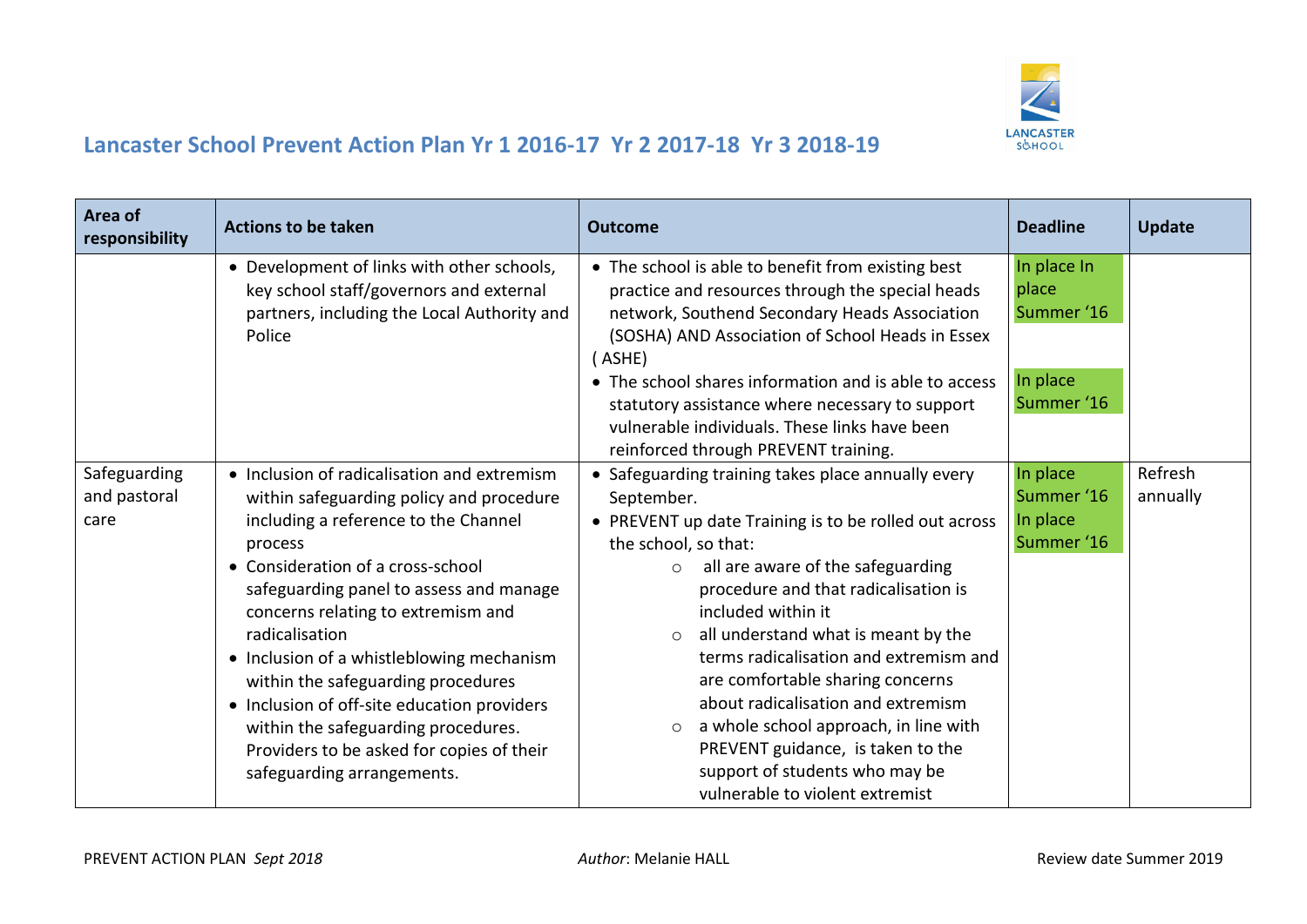

| Area of<br>responsibility            | <b>Actions to be taken</b>                                                                                                                                                                                                                                                                                                                                                                                                                                                                                                                                                     | <b>Outcome</b>                                                                                                                                                                                                                                                                                                                                                                                                                                                                                                                                                                                                                                                                                                                                                                                                     | <b>Deadline</b>                                                    | <b>Update</b>                  |
|--------------------------------------|--------------------------------------------------------------------------------------------------------------------------------------------------------------------------------------------------------------------------------------------------------------------------------------------------------------------------------------------------------------------------------------------------------------------------------------------------------------------------------------------------------------------------------------------------------------------------------|--------------------------------------------------------------------------------------------------------------------------------------------------------------------------------------------------------------------------------------------------------------------------------------------------------------------------------------------------------------------------------------------------------------------------------------------------------------------------------------------------------------------------------------------------------------------------------------------------------------------------------------------------------------------------------------------------------------------------------------------------------------------------------------------------------------------|--------------------------------------------------------------------|--------------------------------|
| Student and<br>student<br>resilience | • Include activities within existing lesson<br>structure to enhance student resilience for<br>example, internet safety sessions.<br>• Raise awareness of all colleagues and<br>students about their personal<br>responsibility in the online space,<br>particularly around freedom of speech<br>• School to maintain a culture of challenge<br>on the principals of mutual respect and<br>tolerance and encourage democratic<br>participation<br>• Opportunities to promote values are<br>identified and utilised within the<br>curriculum and within enrichment<br>activities | radicalisation<br>Staff feel confident, through the open ethos of the<br>school and protected in raising any concerns<br>which may place the safety of students at risk<br>Students are protected whilst they are studying or<br>$\bullet$<br>working externally to the school<br>• Students are able to ask for help from a trusted<br>adult about their on-line safety.<br>• Students feel comfortable sharing any concerns<br>they have about behaviour or information in the<br>online space with a trusted adult at the school<br>• All are aware of their individual responsibilities in<br>the online space, especially regarding freedom of<br>speech<br>• All are encouraged to respect others with<br>particular regard to protected characteristics.<br>• All embody the school values on a daily basis | In place<br>Summer '16<br>In place<br>Summer '16<br>Summer<br>2016 | Refresh<br>annually<br>Ongoing |
| Internet safety                      | • Inclusion of reference to any unauthorised<br>material on IT code of conduct<br>• Offer training to staff raising awareness of                                                                                                                                                                                                                                                                                                                                                                                                                                               | • Staff are able to recognise and understand what<br>terrorist/extremist material looks like and are<br>confident to share concerns through the                                                                                                                                                                                                                                                                                                                                                                                                                                                                                                                                                                                                                                                                    | Summer<br>2018                                                     | Refresh<br>annually            |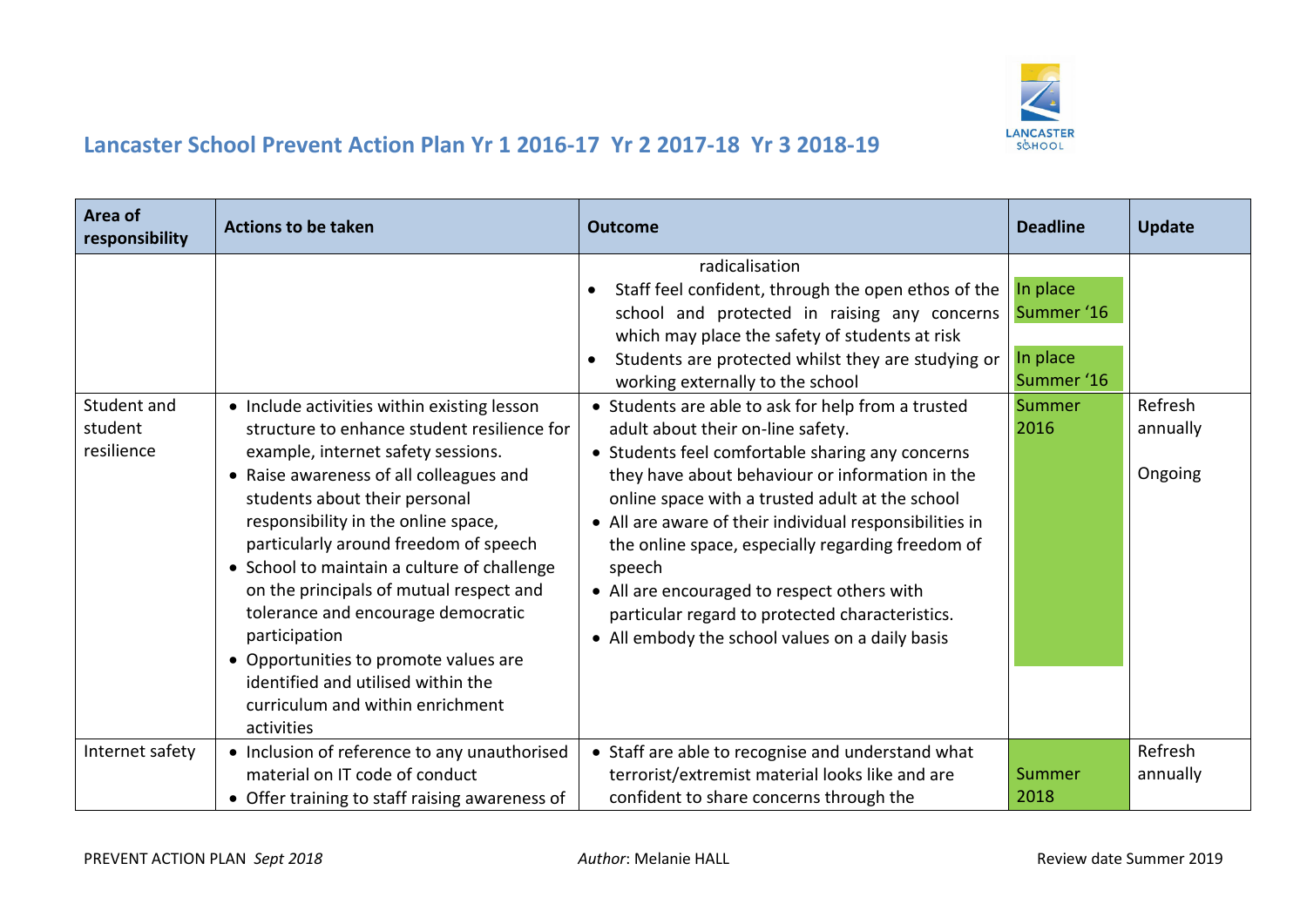

| Area of<br>responsibility | <b>Actions to be taken</b>                                                                                                                                                                                                                                                                                                                                                       | <b>Outcome</b>                                                                                                                                                                                                                                                                                                                                                                                                       | <b>Deadline</b>                                 | <b>Update</b>        |
|---------------------------|----------------------------------------------------------------------------------------------------------------------------------------------------------------------------------------------------------------------------------------------------------------------------------------------------------------------------------------------------------------------------------|----------------------------------------------------------------------------------------------------------------------------------------------------------------------------------------------------------------------------------------------------------------------------------------------------------------------------------------------------------------------------------------------------------------------|-------------------------------------------------|----------------------|
|                           | what terrorist and extremist material<br>looks like<br>• Current IT and e-safety policy.<br>• Appropriate filtering is in place to ensure<br>that all are unable to access terrorist and<br>extremist material online through school<br>servers                                                                                                                                  | appropriate processes if they do come across to<br>this material in school.<br>• Students recognise the risks attached to accessing<br>terrorist and extremist material online and follow<br>the school's policy<br>• Students are safe from accessing extremist or<br>terrorist materials whilst using school servers                                                                                               |                                                 | Ongoing              |
| Reputation and<br>brand   | • The school's branding is not to be linked<br>to anything that does not promote a<br>British values and a sense of responsibility.<br>Development of a protocol for monitoring<br>$\bullet$<br>the school's online presence which<br>includes reference to terrorism and<br>extremism<br>• Continue to reinforce the message about<br>responsibility in the online space to all | • Any references to the school online are picked up<br>quickly and referred for action if they have links to<br>terrorist/extremist material<br>• School administration, teaching and support staff<br>and students are aware of their responsibility in<br>the online space regarding the school's brand and<br>reputation                                                                                          | Summer<br>2016<br>Summer<br>$2016 -$<br>ongoing | Ongoing              |
| School<br>Environment     | • Development of policies governing events<br>organised by staff, students or visitors on<br>school premises<br>• Monitoring of the school's display<br>materials so that they promote the values<br>of the school.<br>• Development of a protocol to manage the<br>layout, access and use of any space                                                                          | • The school does not host events or speakers<br>supportive of, or conducive to, terrorism<br>• Learners are aware of the conduct expected by the<br>school in creating a safe space for all groups on site<br>• A safe learning space is created, avoiding the<br>display of inappropriate materials<br>• Prayer and contemplation space is accessible to all<br>learners on an equal basis and the school is aware | Summer<br>2016                                  | Refresh<br>annuallly |